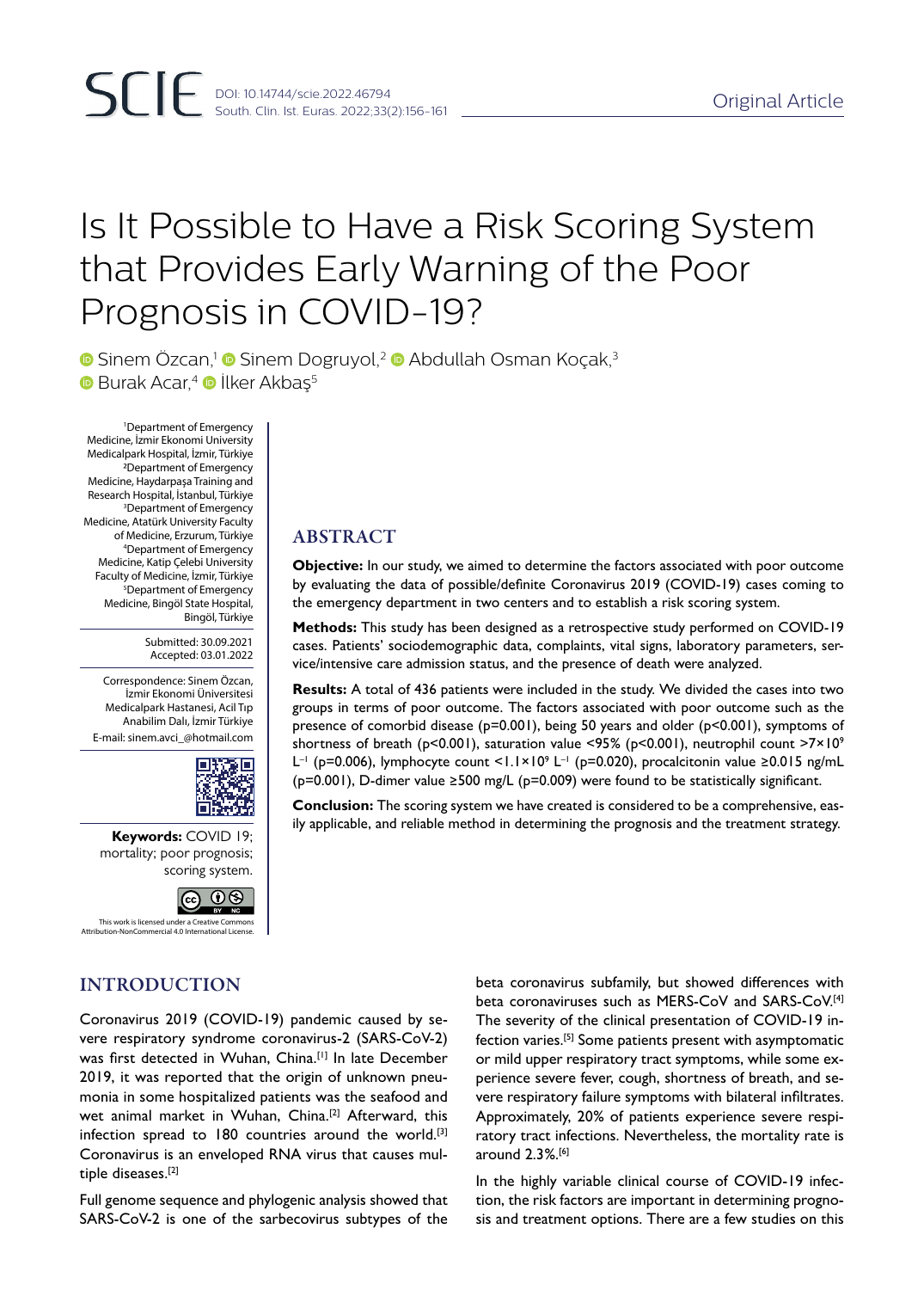subject in the literature.<sup>[4,5,7-10]</sup> In our study, we aimed to create a simple and easy scoring system that can be used to predict the clinical severity of COVID-19 infection in emergency medicine departments.

#### MATERIALS AND METHODS

#### Study design

This study was planned as a retrospective cohort study. Patients' data between May 1, 2020, and May 31, 2020, were obtained from the hospital data system of the centers where the study was conducted. The ethics committee approval for the study has been made by the ethics committee of the Erzurum Atatürk University, Ministry of Health Scientific Research Platform.

#### Patient population and data collection

The study was organized in two different centers. Patients above 18 years of age, who have applied to hospitals with a probable/definite diagnosis of COVID-19 infection, have been included in the study according to the Republic of Türkiye Ministry of Health algorithm.[11] In Erzurum Atatürk University Hospital, patients who suspected COVID-19 were determined according to the algorithm. In Manisa Merkezefendi State Hospital was announced as a quarantine hospital and only accepted probable/definite COVID-19 cases. Furthermore, those who have been suspected as probable/definite cases but discharged from the emergency department were not included in this study.

Demographic data of patients, comorbidity, application and contact information, complaints, vital signs, laboratory parameters (leukocyte, lymphocyte, neutrophil and platelet counts, percentages, C-reactive protein, procalcitonin, and D-dimer), chest computed tomography (CT) scans reported by radiologists, and real-time polymerase chain reaction (RT-PCR) test results have been retrospectively evaluated. Hypertension (HT), diabetes mellitus (DM), coronary artery disease (CAD), chronic obstructive pulmonary disease (COPD), chronic renal failure (CRF), and malignancy were questioned as comorbid diseases. RT-PCR test samples were obtained by the combined throat and nose swab method and were studied in the laboratories of Manisa Celal Bayar University Faculty of Medicine and Erzurum Atatürk University Faculty of Medicine. Patients were divided into two groups according to disease severity as "good outcome" and "poor outcome." Poor outcome criteria were defined as having at least one of the following two conditions: death and intensive care stay during hospital follow-up. The rest of the cases were classified under the good outcome group. We aimed to establish our own poor prognosis scoring system with the data of patients and their relationship with risk factors. All data were collected by two researchers, and they were checked for differences based on interpretation by the third researcher.

#### Statistical analysis

All statistical analyses were performed using Statistical Package for the Social Sciences (version 20.0, Chicago, IL, USA). The percentages and frequencies for the categorical variables and the mean values for the continuous variables were determined. The normal distribution of continuous variables was assessed by the Shapiro–Wilk test. Comparisons between treatment groups were performed with unpaired t-tests and Mann–Whitney tests. For categorical variables, the Chi-squared test was used. The patient's data that could affect the poor outcome were examined with logistic regression analysis. As a result of this analysis, it was planned to use independent patient factors, which were found to have an effect on the poor outcome, in risk scoring. Receiver operating characteristic (ROC) curve analysis was used to evaluate the cutoff values of specific laboratory results in detecting poor patient outcome. The confidence interval (CI) was determined as 95%, and a value of p<0.05 was accepted as statistically significant.

#### RESULTS

#### Clinical characteristics of patients

The study included 436 patients of whom 176 (40.4%) were females and 260 (59.6%) were males. The mean age was 47±19 years. The detailed distribution of the data of the two patient groups is shown in Table 1. Of the total patients, 128 (29.4%) had a positive contact history. Among the positive contact history patients, 73 (57.0%) had a family contact history, 36 (28.1%) had friends and workplace contact history, and 19 patients (14.8%) had patient contact history. Of the 128 people with positive contact history, 24 (18.8%) were healthcare workers among whom 15 (62.5%) were females and 9 (37.5%) were males, and this difference between gender ratios was statistically significant (p<0.023). There was no significant difference in age between the patients who were healthcare workers and those who were not (p<0.059). RT-PCR positive detection rate in healthcare workers was 58.3%, which was significantly higher than the other patients (p<0.0001). On the other hand, CT findings were completely opposite. The rate of positive CT findings was higher in other patients who were not healthcare workers (p<0.014).

The mean age of those with a negative contact history was significantly higher than those with a positive contact history (mean difference: 9.9, 95% CI: 6.9–13.6) (p<0.001). RT-PCR positivity rate was found to be significantly higher in those with positive contact history (p<0.001). In terms of CT findings, the situation was the opposite. The frequency of CT positivity was found to be significantly higher in patients without positive contact history (p<0.001).

When the comorbidity status was evaluated, 181 (41.5%) out of 436 patients had at least one comorbid disease. The most common comorbid disease was HT, and it was present in 32.3% of the patients. This was followed by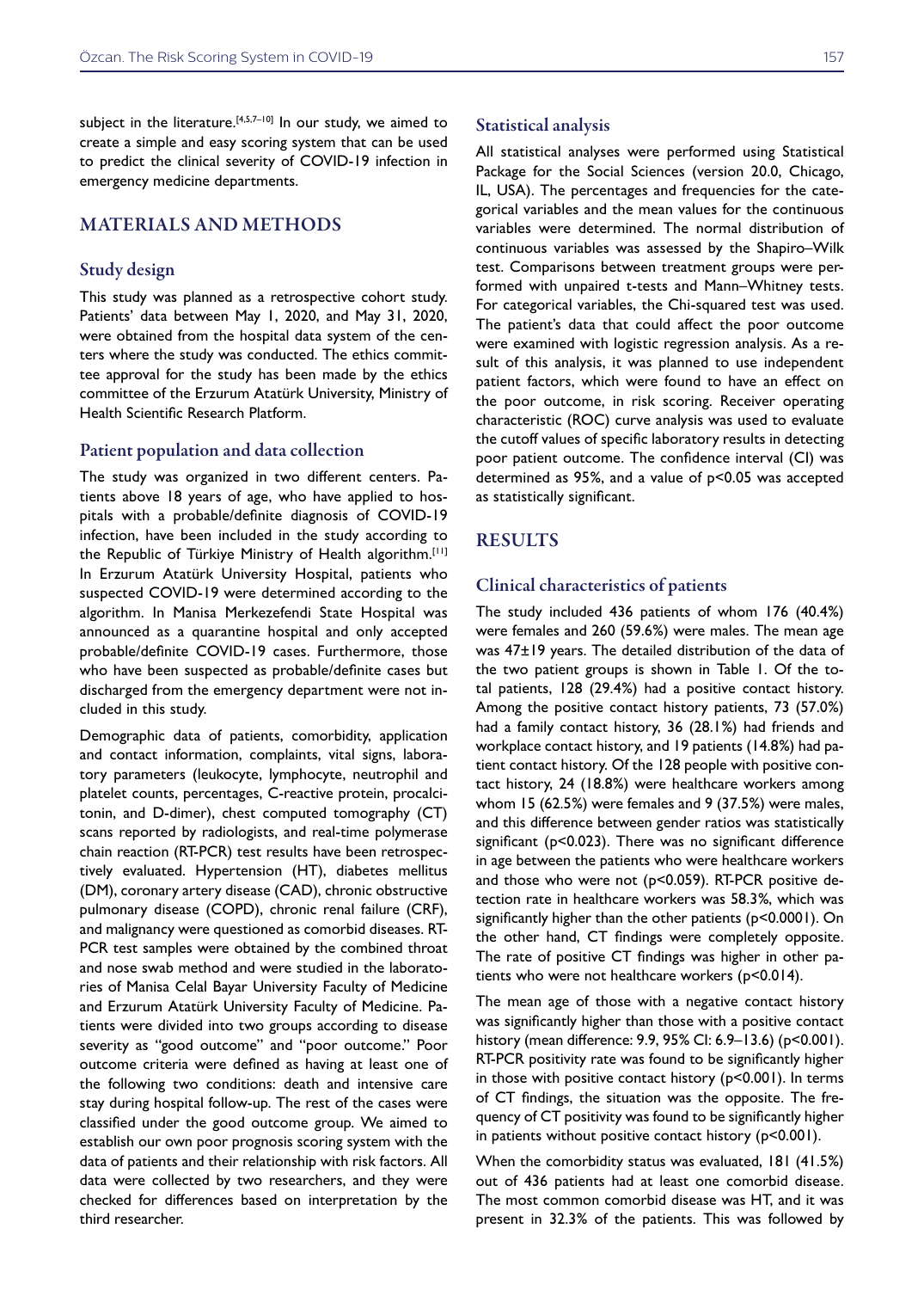| <b>Parameters</b>                                                         | Good outcome (n=382) | Poor outcome (n=54) | p       |
|---------------------------------------------------------------------------|----------------------|---------------------|---------|
| Gender, n (%)                                                             |                      |                     |         |
| Male                                                                      | 234(61.3)            | 26(48.1)            | 0.066   |
| Female                                                                    | 148(38.7)            | 28 (51.9)           |         |
| Age                                                                       | $44.1 \pm 17.3$      | $68.0 \pm 16.7$     | 0.001   |
| Positive exposure history, n (%)                                          | 122(31.9)            | 6(11.1)             | 0.002   |
| Healthcare workers, n (%)                                                 | 22(5.8)              | 2(3.7)              | 0.535   |
| Comorbidities, n (%)                                                      |                      |                     |         |
| Any                                                                       | 136(35.6)            | 45 (83.3)           | 0.001   |
| Hypertension                                                              | 110(28.8)            | 31(57.4)            | < 0.001 |
| Cardiovascular disease                                                    | 38 (9.9)             | 18(33.3)            | < 0.001 |
| Chronic respiratory disease                                               | 33(8.6)              | 12(22.2)            | 0.002   |
| Diabetes mellitus                                                         | 29(7.6)              | 14(25.9)            | < 0.001 |
| Malignancy                                                                | 5(1.3)               | 8(14.8)             | < 0.001 |
| Chronic kidney disease                                                    | 6(1.6)               | 5(9.3)              | 0.001   |
| Duration of symptom (days)                                                | $2.1 \pm 1.2$        | $2.8 \pm 1.1$       | < 0.001 |
| Symptoms, n (%)                                                           |                      |                     |         |
| Any                                                                       | 322 (84.3)           | 51 (94.4)           | 0.050   |
| Fever                                                                     | 213 (55.8)           | 36 (66.7)           | 0.130   |
| Cough                                                                     | 163(42.7)            | 25(46.3)            | 0.615   |
| Dyspnea                                                                   | 62(16.2)             | 39 (72.2)           | 0.955   |
| Fatigue                                                                   | 73 (19.1)            | 6(11.1)             | 0.153   |
| Chest pain                                                                | 24(6.3)              | 4(7.4)              | 0.752   |
| Vital signs                                                               |                      |                     |         |
| Body temperature (°C)                                                     | $37.2 \pm 0.9$       | $37.4 \pm 1.1$      | 0.178   |
| Oxygen saturation (%)                                                     | $97.2 \pm 2.3$       | $93.8 + 4.7$        | < 0.001 |
| Laboratory results                                                        |                      |                     |         |
| Leukocyte count $(x10^9 L^{-1})$ ; normal range 3.5-9.5)                  | $8.1 \pm 3.5$        | $12.6 \pm 6.2$      | < 0.001 |
| Neutrophil count (× 10 <sup>9</sup> L <sup>-1</sup> ; normal range 2.1-7) | $5.6 \pm 3.3$        | $10.6 \pm 6.3$      | < 0.001 |
| Lymphocyte count $(x10^9 L^{-1})$ ; normal range 1.1-3.6)                 | $1.8 + 0.8$          | $1.5 \pm 1.0$       | 0.019   |
| Platelet count (× 10 <sup>9</sup> L <sup>-1</sup> ; normal range 125-350) | 225.14±75.09         | 233.28±58.49        | 0.509   |
| Hemoglobin level (g/L; normal range 11.2-15.7)                            | $13.4 \pm 2.2$       | $12.8 \pm 2.1$      | 0.086   |
| Procalcitonin (ng/mL; normal range 0-0.1)                                 | $0.01$ (IQR: $0.1$ ) | $0.1$ (IQR: 0.7)    | < 0.001 |
| D-dimer (mg/L; normal range 0-500)                                        | 150 (IQR: 129)       | 530 (IQR: 745)      | < 0.001 |
| CRP (mg/L; normal range 0-3)                                              | 35.27±57.62          | 97.89±82.78         | < 0.001 |
| Positive RT-PCR results, n (%)                                            | 140(36.6)            | 13(24.1)            | 0.070   |
| Positive CT findings, n (%)                                               | 239 (62.6)           | 44 (81.5)           | 0.006   |

**Table 1.** Clinical characteristics and symptoms of patients by good and poor outcome groups

Chronic respiratory disease includes chronic obstructive pulmonary disease and asthma. IQR: Interquartile range; RT-PCR: Real-time polymerase chain reaction; CRP: C-reactive protein; CT: Computed tomography.

CAD (12.8%), COPD (10.3%), DM (9.9%), malignancy (3%), and CRF (2.5%).

#### Symptoms

In patients with negative contact history, the mean fever measured at presentation was significantly higher than those with positive contact history (mean difference: 0.28, 95% CI: 0.11–0.47) (p<0.002). At least one symptom was present in 373 patients (85.6%) and the most common symptom was high fever (presented in 249 patients, 66.8% of those with symptoms applied with high fever). In patients with poor outcomes, mean saturation values at presentation were significantly lower (mean difference: 3.4, 95% CI: 2.1–4.7) (p<0.001). Regarding the rate of RT-PCR samples, 153 patients (35.1%) were RT-PCR positive and 283 patients (64.9%) were RT-PCR negative. CT results were positive in 283 patients (64.9%). The number of patients who were positive for both RT-PCR and CT was 91 (20.9%).

#### High-risk factors for mortality

We performed logistic regression analysis to determine the factors that may have an impact on the poor outcome. When the groups were examined in terms of poor outcome, the difference between the genders was not statistically significant (p=0.066). The patients were examined in two groups as over 50 and under 50 years of age. The in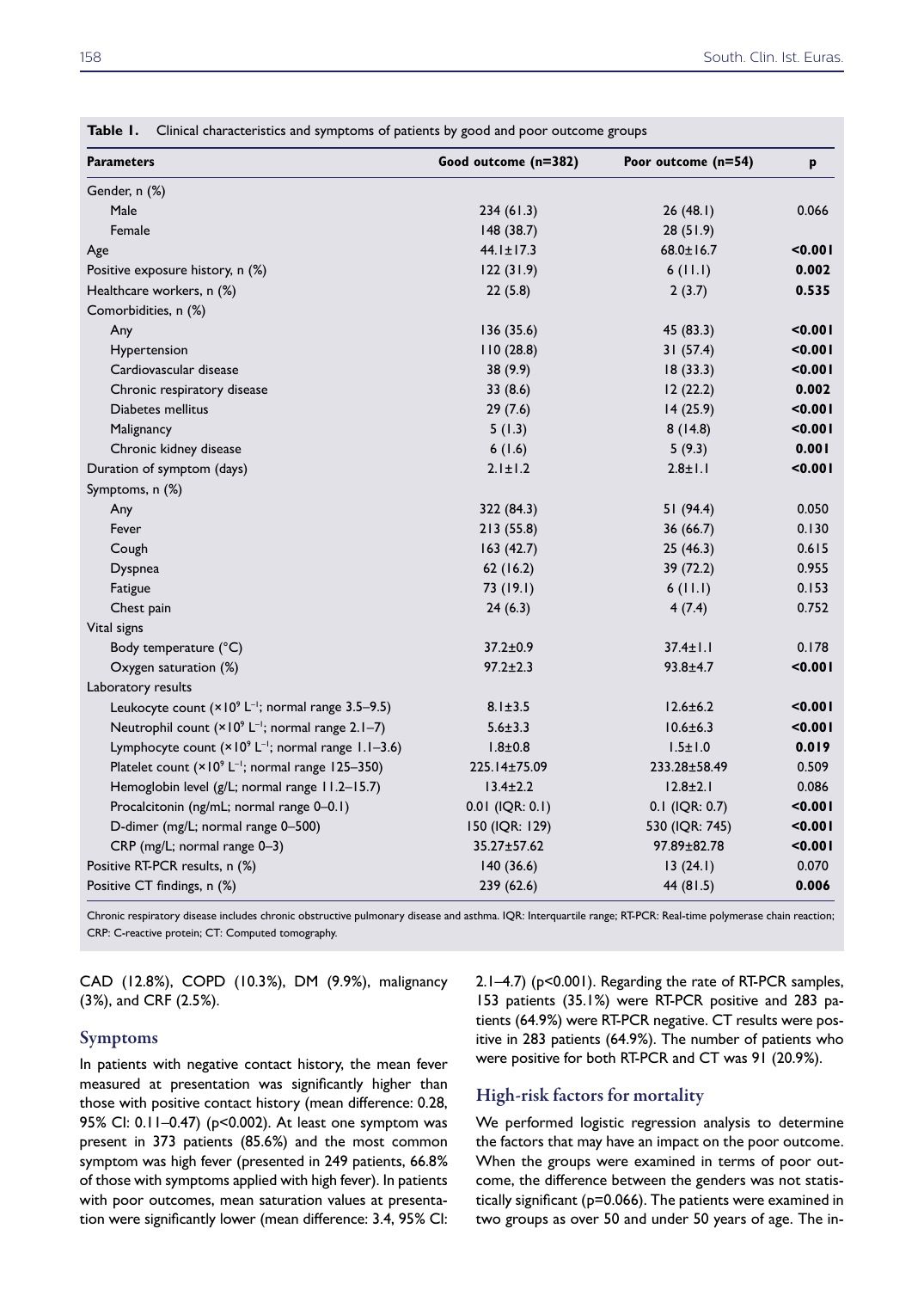cidence of poor outcome was significantly higher in those aged 50 years and over (p<0.001). There was an inverse relationship between the presence of contact history and poor outcome. Poor outcome was observed less frequently in patients with positive contact history (p=0.002). There was no relationship between being a healthcare worker and clinical patient outcomes (p=0.535). The incidence of poor outcome was significantly higher in patients with at least one comorbid disease (p<0.001). HT is the most common comorbid disease, and the incidence of poor outcome was significantly higher in patients with comorbid HT (p<0.001). Again, there was a significant relationship between the presence of malignancy and the frequency of poor outcome (p<0.001).

When admission symptoms are evaluated, poor outcomes were higher in those with shortness of breath (p<0.001). No significant relationship was found with poor outcomes when other symptoms were examined. Nevertheless, among the cases with a saturation value below 95%, the frequency of poor outcome was significantly higher (p<0.001).

Neutrophil count was significantly higher in the poor outcome patient group (mean difference: 4.94, 95% CI: 3.18–6.69) (p<0.001). There was a significant correlation between having a neutrophil count of  $7\times10^9$  L<sup>-1</sup> and above and poor outcome (p<0.001). (Our normal reference range is  $2-7\times10^{9}$  L<sup>-1</sup>.) Low lymphocyte count was found to be associated with poor outcome (mean difference: 0.35, 95% CI: 0.06–0.65) (p=0.019). (Our normal reference range is  $1.1-3.6\times10^{9}$  L<sup>-1</sup>.) There was a significant relationship between lymphocyte count below 1.1×10<sup>9</sup> L<sup>-1</sup> and poor outcome (p<0.001). C-reactive protein (CRP) value was significantly higher in the poor outcome patient group (mean difference: 62.6, 95% CI: 39.3–85.9) (p<0.001). Looking at the ROC curve analysis, when 30 mg/L value was accepted as a cutoff value for predicting poor patient outcomes, sensitivity was 70% and specificity was 72%. The incidence of poor outcome was significantly higher in patients with a CRP value of 30 mg/L and above (p<0.001). Furthermore, procalcitonin was significantly higher in this patient group (p<0.001). When we analyzed it with ROC curve analysis, if we considered the cutoff value of 0.015 ng/mL for predicting poor patient outcomes, sensitivity was 80% and specificity was 65%. The incidence of poor outcome was significantly higher in patients with procalcitonin values of 0.015 ng/mL and above (p<0.001). D-dimer values were significantly higher in the poor outcome patient group (p<0.001). When 500 mg/L value was accepted as the cutoff value in the ROC curve analysis, sensitivity for predicting poor patient outcome was found to be 77.8% and specificity 84.9%. Based on this, the incidence of poor outcome was significantly higher in patients with D-dimer values of 500 mg/L and above (p<0.001).

The relationship between poor outcome and conditions such as RT-PCR positivity, CT positivity, and both RT-PCR and CT positivity was examined. There was only a significant relationship between the positivity of CT and the percentage of patients with poor outcome (p=0.006).

When the factors that may be associated with poor outcome are examined in the logistic regression analysis, the presence of any comorbid disease (odds ratio: 0.26; 95% CI: 0.12–0.59, p=0.001), being 50 years and older (odds ratio: 0.24; 95% CI: 0.11–0.52, p<0.001), symptom of shortness of breath (odds ratio: 0.15; 95% CI: 0.07–0.31, p<0.001), below 95% of the saturation value measured at the time of admission (odds ratio: 0.23; 95% CI: 0.11–0.47,  $p$ <0.001), a neutrophil count  $7 \times 10^9$  L<sup>-1</sup> and above (odds ratio: 0.36; 95% CI: 0.17–0.75, p=0.006), a lymphocyte count less than  $1.1 \times 10^9$  L<sup>-1</sup> (odds ratio: 2.27; 95% CI: 1.14–4.51, p=0.020), a procalcitonin value 0.015 ng/mL and above (odds ratio: 0.27; 95% CI: 0.13–0.58, p=0.001), and a D-dimer value 500 mg/L and above (odds ratio: 2.85; 95% CI: 1.30–6.29, p=0.009) were statistically significant.

#### Risk scoring system

After evaluating the relationship between the patients' data and poor outcome, we created our own scoring system for poor clinical outcomes of COVID-19 infection (Table 2). The mean risk score of all patients in our study was 2.4±2.1. The mean score for patients with poor outcome was  $5.3 \pm 1.8$ . The mean score of the patients with poor outcome was significantly higher than the other patients (mean difference: 3.34, 95% CI: 2.82–3.86, p<0.001). The area under the curve for predicting "poor prognosis" was 0.89 (95% CI: 0.85–0.93, p<0.001) for the calculated risk score (Fig. 1). When the score was above 2, sensitivity was 94.4%, specificity 69.8%, PPV 30.7%, and NPV 98.8% in terms of predicting poor patient outcome. When the score was above 3, sensitivity was 81.5%, specificity 79.6%, PPV 36.1%, and NPV 96.8%.

#### DISCUSSION

COVID-19 infection has emerged as a global epidemic with a rapid increase and variable clinical diversity. This

| Table 2.<br>Risk scoring system associated with poor<br>outcome |               |  |
|-----------------------------------------------------------------|---------------|--|
| <b>Risk factor</b>                                              | <b>Points</b> |  |
| Age <50 years                                                   | 0             |  |
| Age $\geq$ 50 years                                             |               |  |
| Comorbid disease (any)                                          |               |  |
| Dyspnea                                                         |               |  |
| Saturation $\geq$ 95%                                           | ŋ             |  |
| Saturation <95%                                                 |               |  |
| Neutrophil $\leq 7 \times 10^9$ L <sup>-1</sup>                 | O             |  |
| Neutrophil $>7 \times 10^9$ L <sup>-1</sup>                     |               |  |
| Lymphocyte ≥1.1×10 <sup>9</sup> L <sup>-1</sup>                 | 0             |  |
| Lymphocyte <1.1×109 L <sup>-1</sup>                             |               |  |
| Procalcitonin <0.015 ng/mL                                      | O             |  |
| Procalcitonin ≥0.015 ng/mL                                      |               |  |
| D-dimer <500 mg/L                                               | 0             |  |
| D-dimer $\geq$ 500 mg/L                                         |               |  |
|                                                                 |               |  |

**Table 2.** Risk scoring system associated with poor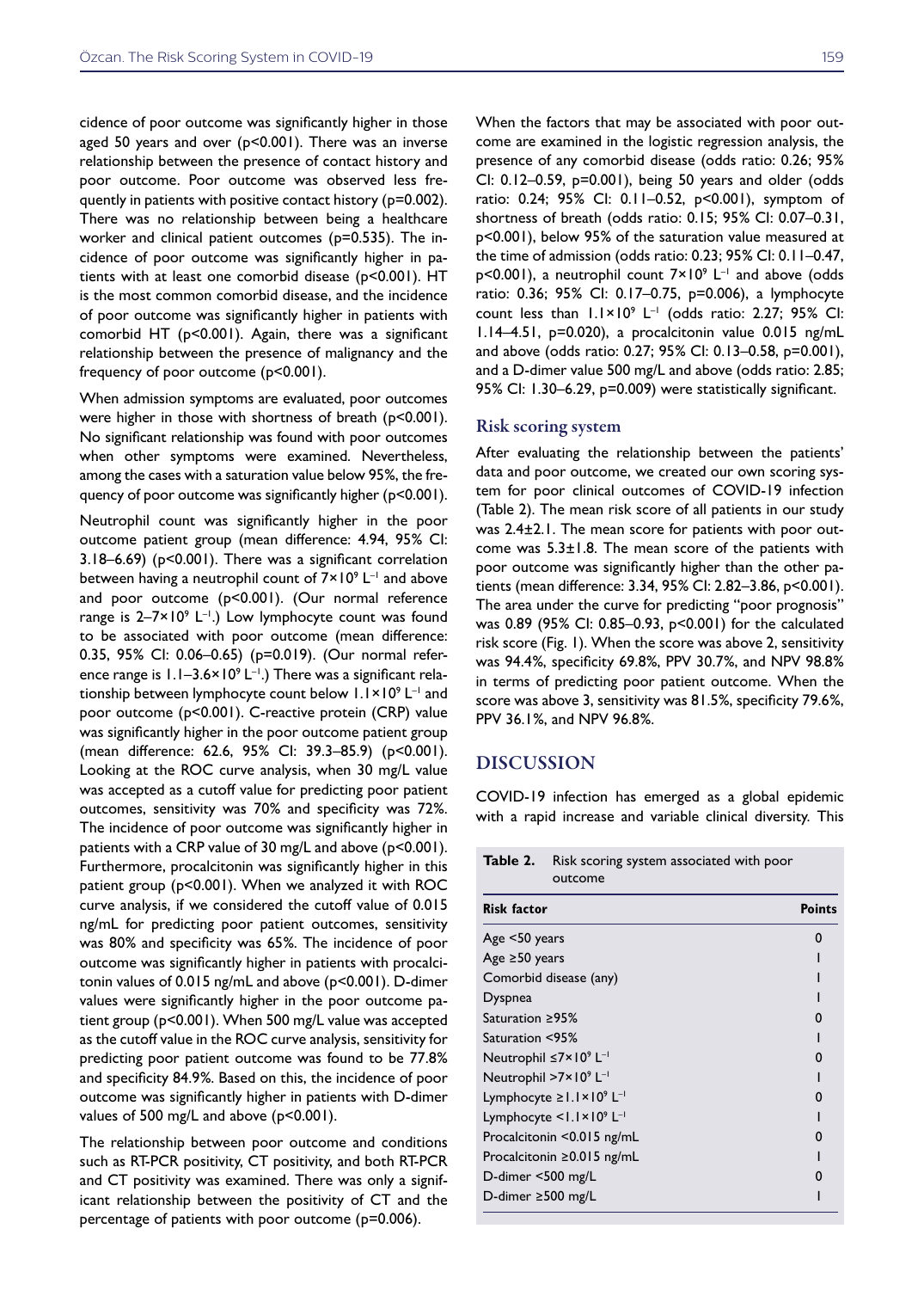1.0

0.8

0.6

 $0.4$ 

**Sensitivity** 





of calculated risk score for predicting the "poor outcome." The area under the curve was 0.89 (95% CI: 0.85–0.93, p<0.001).

makes it difficult to determine patient diagnosis and treatment methods and prognosis. Many factors are effective in this sense. It is necessary to determine the patient's risk factors from the admission to predict the clinical course of the disease and whether the patients will need intensive care. Likewise, the World Health Organization states that risk factors must be determined to decide on the severity of this infectious disease.<sup>[12]</sup>

In our study, when sociodemographic characteristics were examined, healthcare workers and RT-PCR and CT positivity were found to be correlated. Approximately half of the healthcare workers were found to be RT-PCR positive, and this rate was significantly higher than those who were not healthcare workers. On the other hand, the CT positivity rate was found to be higher in patients who were not healthcare workers. Consistent with the literature, these results made us think that COVID-19 infection in healthcare workers showed a less symptomatic clinical presentation than other patients.[13] In addition, this indicates that symptom follow-up is better in healthcare workers, and early diagnosis can be made through the ease of access to resources.

In our study, the mean age of patients with negative contact history was significantly higher than those with positive contact history. This finding suggests that the younger age group does not comply with the isolation rules adequately.

In comorbidities, nearly half of the patients had at least one comorbid disease. Considering the frequency of comorbidities, the most common comorbid disease was HT. In similar studies in the literature, HT was found to be the most common comorbid disease.[4,10,14] In clinical presentations, most of the patients had at least one symptom and the most common symptom was high fever.<sup>[10,15]</sup> Likewise, in a study conducted in the pediatric age group, fever was among the most common symptoms.<sup>[16]</sup>

There was an inverse relationship between positive contact history and poor outcome in our study. Poor outcome was less common in patients with positive contact history. This finding suggests that knowing positive contact history provides early diagnosis and isolation. In our study, our primary goal was to develop a risk scoring system that provides early warning of poor prognoses, such as death and intensive care follow-up. There are several studies in the literature examining variable risk factors associated with poor prognosis.<sup>[5,9]</sup> In the review of 17 studies by Rod et al.,<sup>[17]</sup> 60 risk factors were determined and divided into three categories: high, moderate, and low consistency. With this review, it is seen that the determination of risk factors occupies a large place in the literature. In the study conducted by Zhou et al.,<sup>[10]</sup> 191 patients were recruited and the risk factors among the patients who died and who were discharged were evaluated. According to this evaluation, age, high SOFA score, and D-dimer >1 pq/mL were determined as poor prognosis indicators. In the other study, age, comorbid disease, and number of positive contact history were associated with disease severity.<sup>[18]</sup> In addition, advanced age was found to be associated with mortality in a study in similar literature. HT was found as a risk factor in other studies.<sup>[7,19]</sup> The heterogeneity of the risk factors reported in the studies indicates the need for standard risk scoring systems. In addition, these studies mostly examined China and the Far East. It may be insufficient to directly reflect risk factors globally.

After evaluating the effects of all the patient data, we created our own scoring system for poor clinical outcomes. There are very few studies in the literature in which a standard risk scoring system has been developed. In a multicenter retrospective study by  $j$ i et al.,<sup>[3]</sup> a new scoring model called the CALL score was used. Comorbidity, low lymphocyte counts, and lactate dehydrogenase values were examined in the CALL score. In another study by Shi et al.,<sup>[18]</sup> 487 cases were examined in two groups, mild and moderate. Age >50 years, male gender, and HT were used as risk factors.

The fact that there are few studies in the literature on the risk scoring system and the variable risk factors indicates the need for similar studies to be further performed. We created our own risk scoring system that is more comprehensive than the literature. Our model consists of eight parameters: age, comorbidity, dyspnea, oxygen saturation, neutrophil, lymphocyte, procalcitonin, and D-dimer. In our study, the mean score of the patients with poor outcome was significantly higher than the other patients.

#### Limitations

First, our sample size was small because patients were included from two centers only. Examining a larger number of patients may increase the reliability of the scoring system. Second, in our study, the changes in scores during follow-up could not be examined. The data of patients who were referred to intensive care units or outpatients could not be evaluated.